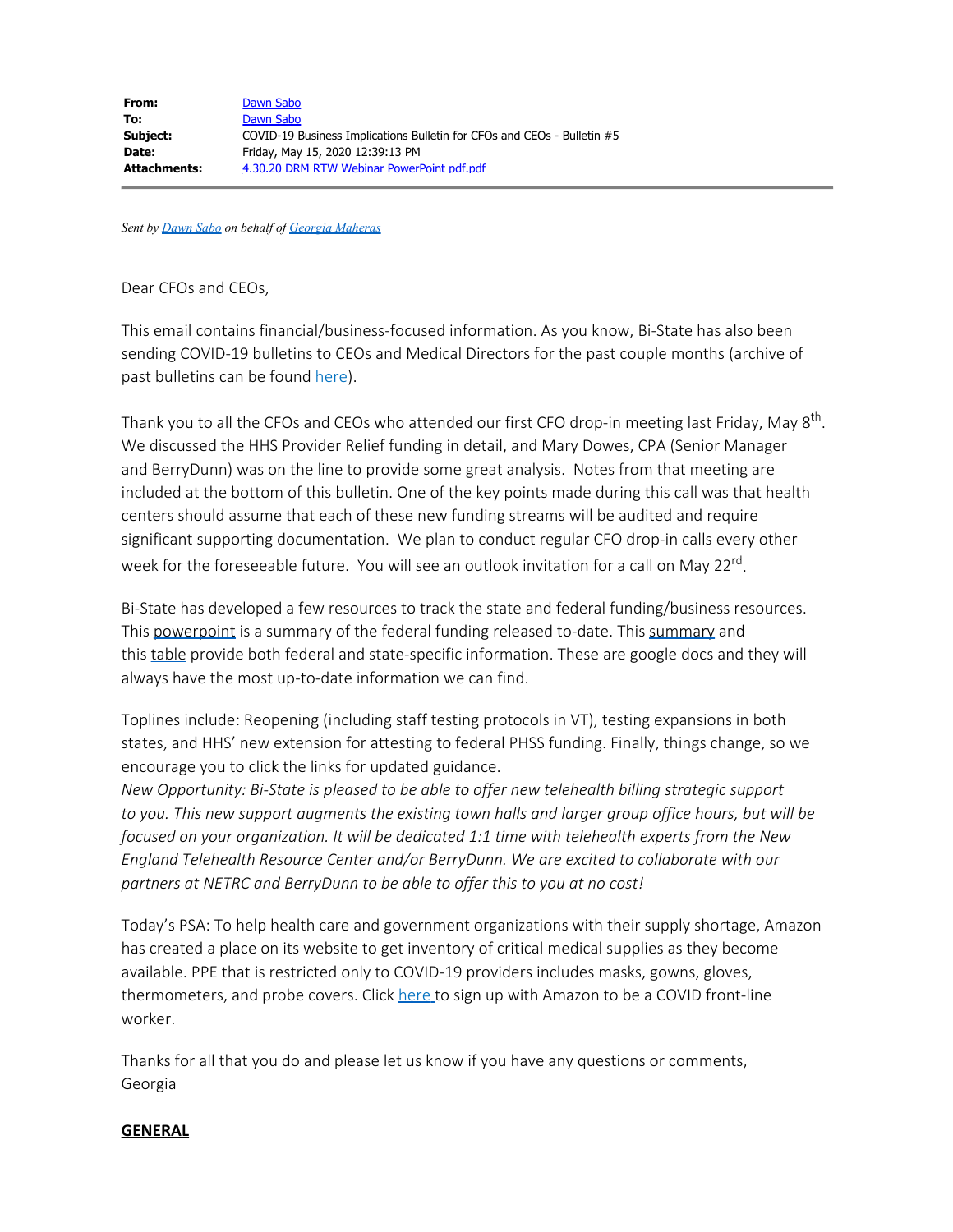## **Re-opening**

Many employers have begun to think about when and how to bring employees back to work. Bi-State will be sharing some of the resources in the coming weeks. In this update we wanted to flag some of the policy-related implications of reopening, which vary state by state. The CDC continues to provide general recommendations to both health care [professionals](https://www.cdc.gov/coronavirus/2019-nCoV/hcp/index.html) and [businesses](https://www.cdc.gov/coronavirus/2019-ncov/community/organizations/businesses-employers.html).

## **Cyber Threats**

The Office of Civil Rights (OCR) notes that cyber-criminals may take advantage of the current COVID-19 global pandemic for their own financial gain or other malicious motives. Below are resources that the OCR has compiled that may be of interest to the health care community.

- Cyber Attack Quick Response [Checklist<](https://www.hhs.gov/sites/default/files/cyber-attack-checklist-06-2017.pdf). With the increase in COVID-19 related malicious activity, HIPAA covered entities and business associates are encouraged to review this checklist and infographic for steps to take in the event it encounters a cyber-related security incident.
- The FBI issued a [notice](https://content.govdelivery.com/attachments/USDHSCIKR/2020/04/27/file_attachments/1436494/COVID_Phishing_FLASH_4.20_FINAL.pdf) regarding email phishing attempts targeting healthcare providers.
- The Internet Crime Complaint Center (IC3) released an [advisory](https://www.ic3.gov/media/2020/200420.aspx) regarding an increase in reports of online extortion scams.
- The National Security Agency (NSA) published a [notice](https://media.defense.gov/2020/Apr/24/2002288652/-1/-1/0/CSI-SELECTING-AND-USING-COLLABORATION-SERVICES-SECURELY-LONG-FINAL.PDF) that includes criteria to consider when selecting an online collaboration tool as well as information on how to use online collaboration tools securely.
- The HHS Health Sector Cybersecurity Coordination Center (HC3) released a [white](https://content.govdelivery.com/attachments/USDHSCIKR/2020/04/27/file_attachments/1436539/TLPWHITE_UNCLASSIFIED_20200402-COVID-19%20VTC%20Exploitation%20%28002%29.pdf) [paper](https://content.govdelivery.com/attachments/USDHSCIKR/2020/04/27/file_attachments/1436539/TLPWHITE_UNCLASSIFIED_20200402-COVID-19%20VTC%20Exploitation%20%28002%29.pdf) outlining ways these tools could be exploited and recommendations to mitigate these issues. This [brief](https://content.govdelivery.com/attachments/USDHSCIKR/2020/04/27/file_attachments/1436438/TLP_WHITE_UNCLASSIFIED_20200423-COVID-19_Cyber_Threats.pdf) includes details on the increase in COVID-19 related malicious activity as well as information on how COVID-19 themed phishing attacks and websites are used as lures to trick users into downloading malicious software or directing users to malicious websites.
- OCR's Cyber Security Guidance Material may be found [here](https://www.hhs.gov/hipaa/for-professionals/security/guidance/cybersecurity/index.html). For more information related to HIPAA and COVID-19, please visit this [website](https://www.hhs.gov/hipaa/for-professionals/special-topics/hipaa-covid19/index.html).

#### **Liability**

It is very important the health centers ensure that their telehealth services are covered by FTCA or other malpractice coverage. HRSA's newly updated **[Telehealth](https://bphc.hrsa.gov/sites/default/files/bphc/programrequirements/pdf/telehealth-pal.pdf) PAL** provides guidance on how to appropriately document telehealth services within health center scope of project. FTLF has been offering [webinars](https://learning.ftlf.com/regulatory-payment-issues/content/series-navigating-telehealth-fqhcs-during-covid-19#group-tabs-node-course-default2) on FTCA and Telehealth, including "FTCA Coverage for Virtual Services."

#### **FEDERAL FUNDING RELATED:**

## **Expanding Capacity for Coronavirus Testing (aka "ECT" or "H8E" for FQHCs and LALs)**

Expanding Capacity for Coronavirus Testing funds were released to FQHCs on 5/7/2020 to support necessary expenses to purchase, administer, and expand capacity for testing to monitor and suppress COVID-19 through in-scope activities. The Activity Overview and Budget Narrative will be due 6/6/2020 *(Yes, this is a Saturday!)*. There is no particular format required for the Activity Overview. If you will be purchasing equipment or using funding for minor alterations/renovations,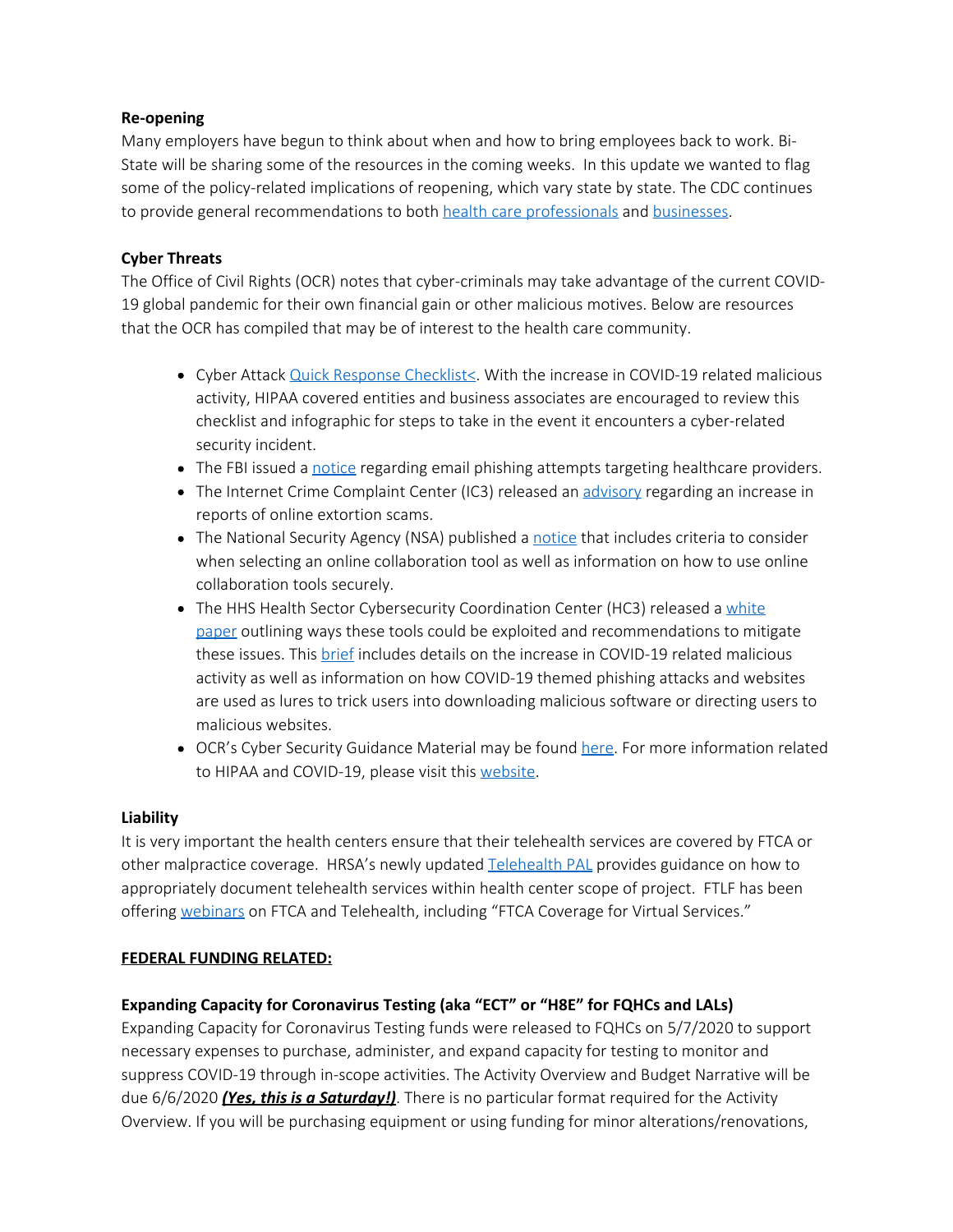additional forms are needed. Costs retro to 1/20/2020 are allowable (note these in your budget narrative). To determine whether an expense is allowable, ask yourself, "Does this expense support coronavirus testing capacity with in-scope activities that align with my health center's coronavirus response plan?" Unallowable expenses include: activities not in scope, costs reimbursed by other federal programs, major A/R (total project cost > \$500K), land purchase, installation of trailers/prefabs, etc., expenses already covered by H80, H8C, H8D (without changing those budgets), etc. HRSA has established a TA page for this funding stream, [here](https://bphc.hrsa.gov/program-opportunities/expanding-capacity-coronavirus-testing-supplemental-funding).

At the Q&A call on 5/13/2020 (slides [here](https://bphc.hrsa.gov/sites/default/files/bphc/programopportunities/pdf/ect-external-covid-19-q-a.pdf)), HRSA clarified that there is no particular HRSA target for how much additional testing the health center should perform with this funding. The expanded testing should be "reflective of community needs and your available resources." "You should determine your community's unmet needs and use funds to meet as much of that need as possible. If you intend to use this funding to support contact tracing efforts, please read the [HRSA](https://bphc.hrsa.gov/emergency-response/coronavirus-frequently-asked-questions.html?field_faq_category_tid=All&combine=tracing) FAQ on [Contact](https://bphc.hrsa.gov/emergency-response/coronavirus-frequently-asked-questions.html?field_faq_category_tid=All&combine=tracing) Tracing, as there is a limited interpretation to what HRSA would consider in a health center's scope. A second TA call will be held on 5/21/2020 at 3:30 PM.

LALs have not yet received ECT funding. They will be asked to respond to a streamlined NOFO using grants.gov. This will be released "soon, shortly."

#### **HHS Provider Relief Fund**

The CARES Act includes a \$100 billion provider relief fund (and Stimulus #3.5 added \$75B to this fund. HHS recently extended the time providers have to attest to these funds from 30 to 45 days. Also, not returning the funds is considered acceptance of the terms and conditions. More information can be found [here](https://www.hhs.gov/about/news/2020/05/07/hhs-extends-deadline-attestation-acceptance-terms-and-conditions-provider-relief-fund-payments-45-days.html).

#### **Requirement to Post Cash Price of Testing**

We previously told you that you needed to post the cash price of COVID-19 tests on your website under FFCRA (Stimulus #2). This requirement is addressed in FAQ #7 of *[recently-published](https://www.cms.gov/files/document/FFCRA-Part-42-FAQs.pdf) [Administration guidance on these provisions](https://www.cms.gov/files/document/FFCRA-Part-42-FAQs.pdf)*. This obligation is in place to ensure that a patients' insurer fully reimburses the provider for the service even in they are an out-of-network provider. However, if a provider does not order a COVID-19 test, then the insurer is not required to cover the full visit (a good example of this is described on this [podcast](https://armandalegshow.com/episode/covid-tests-are-free-except-when-theyre-not/) – note there are some colorful metaphors in this episode).

Finally, the Federal government provides no additional details on where or how these prices are to be listed on a provider's website. There is no requirement that this information needed to be located in a prominent place on your website.

#### **FCC will reimburse costs of telehealth equipment and services- still open!**

The FCC will [provide](https://docs.fcc.gov/public/attachments/DOC-363381A1.pdf) \$200 million to help eligible health care providers purchase telecommunications, broadband and devices to provide telehealth services to COVID-19 patients. The application can be found [here](https://www.fcc.gov/covid-19-telehealth-program). To date, the FCC has awarded \$33 million.

#### **FEDERAL- BUSINESS UPDATES:**

#### **CDC, DOL, and OSHA Guidance for Businesses and Employers**

For the full list of employer and business guidelines from the U.S. Centers for Disease Control (CDC),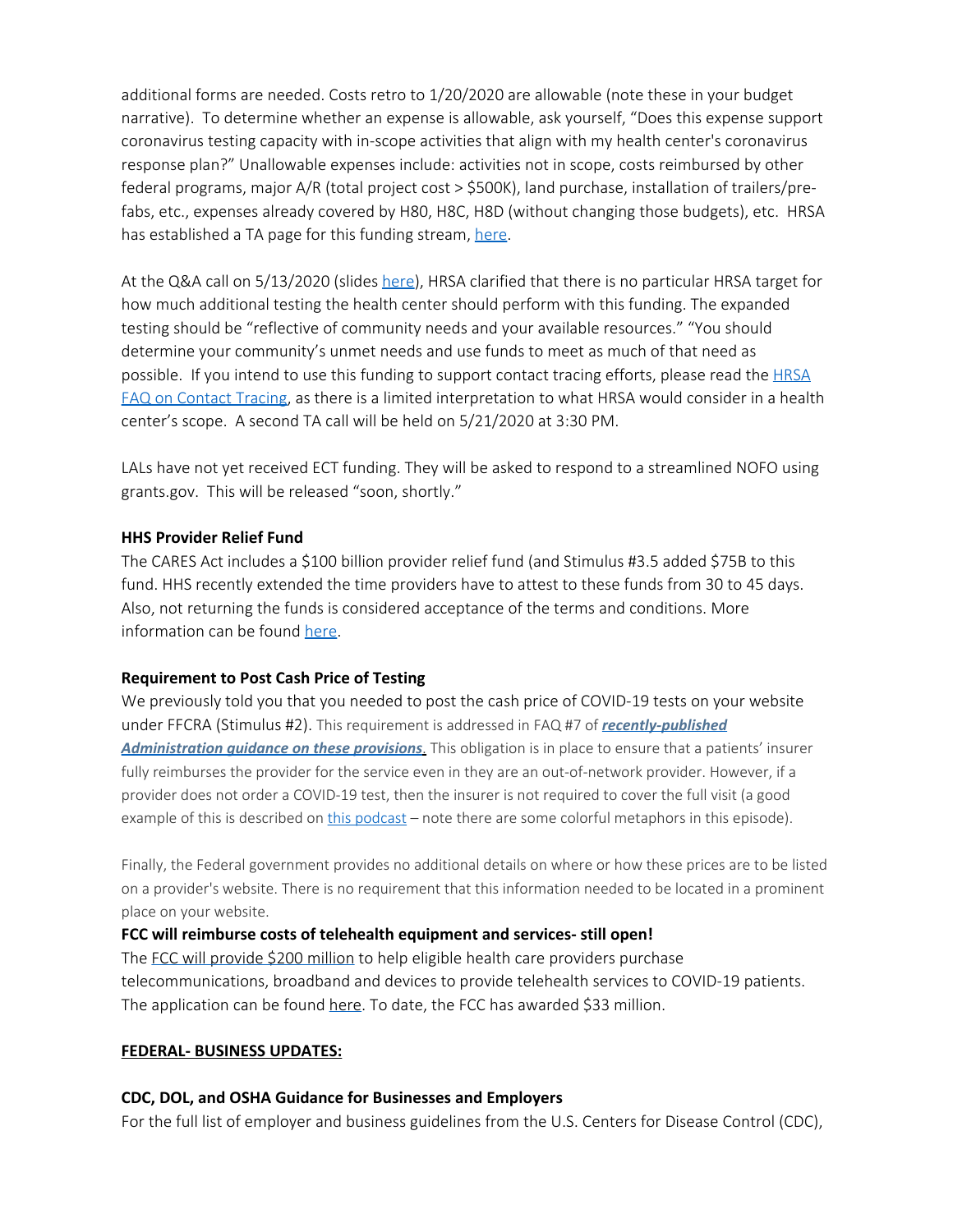please click [here](https://www.cdc.gov/coronavirus/2019-ncov/specific-groups/guidance-business-response.html). The U.S. Department of Labor also has some good resources [here](https://www.dol.gov/coronavirus), including updated guidance on how the Fair Labor Standards Act intersects with COVID-19 business response. OSHA guidance for employers was recently posted [here](https://www.osha.gov/Publications/OSHA3990.pdf).

### **Consumer Assisters**

Any organizations that have CMS-CDO agreements need to renew them in 2020 – renewals should occur 30 days prior to expiration (these agreements were executed in 2018). You should receive an email about this renewal if it impacts you. Additionally, CMS is announcing a new Consumer Assistance Counselor (CAC) roster and tracking each CAC and their ID number. Additionally, CMS is requesting that the title of Consumer Assister only be used for individuals who are on this roster and registered with CMS through these agreements.

## **NEW HAMPSHIRE- GENERAL RESOURCES:**

### **General NH COVID-19 Business Resources:**

COVID-19 NH business resources can be found **[here](https://www.nheconomy.com/covid19)**. Information about your insurance coverage, unemployment insurance, loans, etc. are all on this page. Things are changing quickly and we recommend you look here often.

### **NH Dept of Business & Economic Affairs Surveys State Businesses**

To assist with re-opening the state's economy, the Department of Business and Economic Affairs is conducting a confidential [survey](https://www.nheconomy.com/survey) of New Hampshire businesses to see how they are meeting the challenges of the COVID-19 pandemic. The information provided will assist efforts to help businesses, and the state's economy, recover in the weeks and months to come.

#### **NH Reopening**

NH is on an "eight-week reopening plan", which is being led by the Reopening Task Force. The state has begun releasing guidance for health care providers (and others) about reopening. Information can be found [here](https://www.nheconomy.com/reopeningtaskforce). Guidance to businesses about this plan is found [here](https://www.covidguidance.nh.gov/).

## **NEW HAMPSHIRE-FUNDING RESOURCES:**

#### **NH Non-Profit Response Fund**

The NH [Non-Profit](https://resources.nhcdfa.org/programs/nh-nonprofit-response-fund/) Response Fund (a partnership of the Community Development Finance Authority, the Business Finance Authority, and the NH Center for Non-Profits) has opened up an opportunity for NH non-profits. Requests for funds should cover no more than 90 days of expenditures and may be used for working capital, equipment purchases, program expenses, etc. Eligible organizations may apply for \$2,500 to \$100,000 in loan funds. The loan term is up to 24 months, with the first payment due 6 months after closing. A portion of the request may be forgiven, the forgiven portion will be outlined in the commitment letter. Interest for loans will be 0% for the first 12 months and convert to 2.75% in the 13th month. Loans will accrue simple interest at a rate of 2.75% for months 13 through payoff of the loan. There will be no prepayment penalty. Applications may be submitted through CDFA's online application site ([https://resources.nhcdfa.org\)](https://resources.nhcdfa.org/). Funds will be released on a rolling basis as funds are raised, continuing throughout the outbreak and recovery phases of the crisis.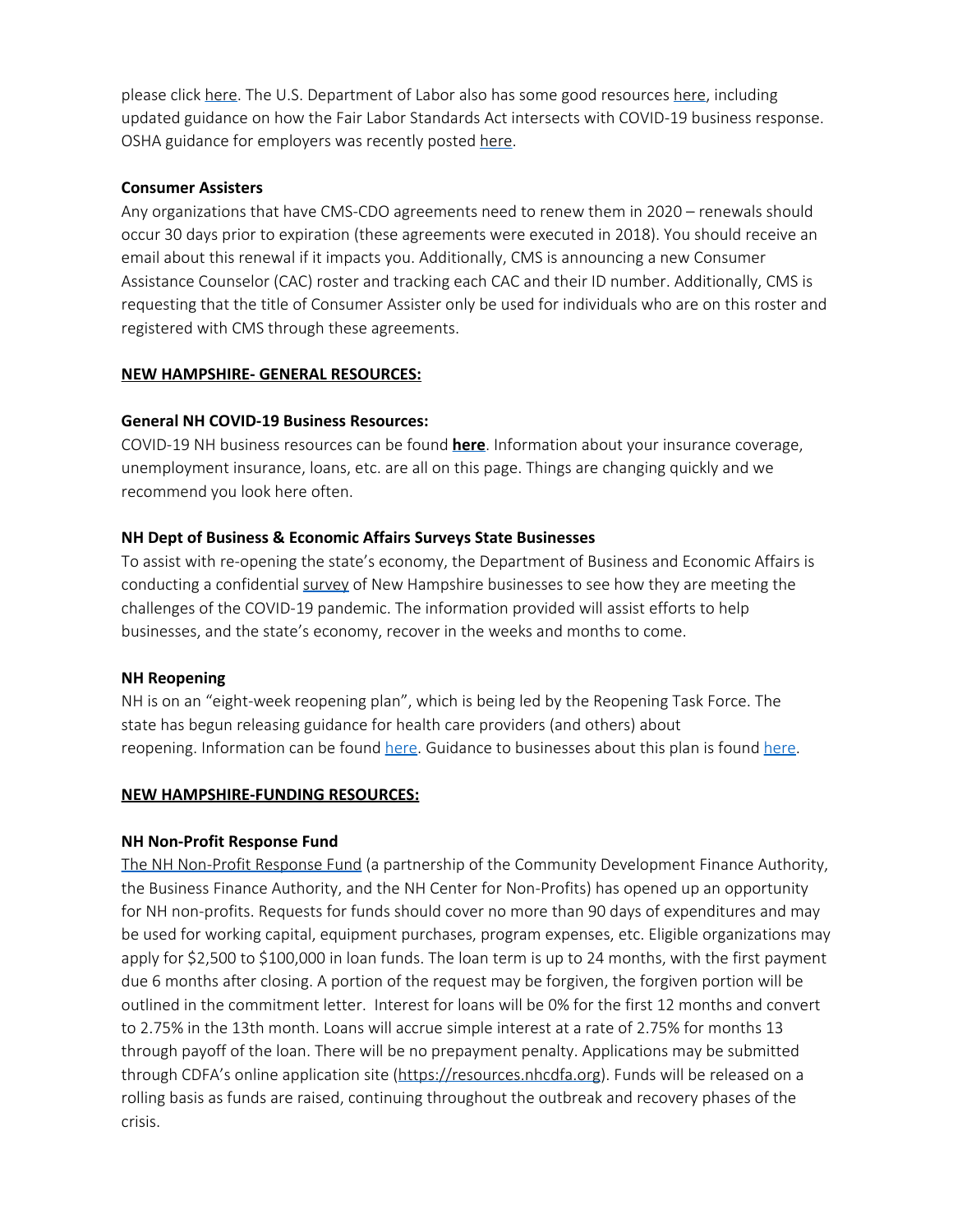### **Stabilization Payment Request to NH DHHS**

We expect additional stabilization funds to flow through the MCO contracts, which could be on the G&C agenda on 5/20.

## **NH Health Care System Relief Fund – still open**

Organizations must make clear in your application the impact of the COVID-19 has had on your finances, how it affects your ability to provide services, and what the impact will be to your patients and your community if you do not receive financial assistance. Providers can download an application for the COVID-19 Emergency Healthcare System Relief Fund at<https://www.dhhs.nh.gov/documents/covid19-relief-fund-app.docx>. Applications should be submitted by email to [healthcarerelieffund@dhhs.nh.gov](mailto:healthcarerelieffund@dhhs.nh.gov).

### **GOFERR: NH's plans for federal stimulus money?**

The [GOFERR](https://www.goferr.nh.gov/) website has the latest updates on these plans.

### **Testing Opportunity**

There is a new opportunity with Quest and New Hampshire Health Families. Centene has partnered with over 2 dozen FQHCs around the country in 20 states in a pilot program to support expanded sample collecting and testing. This is done in collaboration with Quest (they provide the full testing kits to the FQHCs). To support this collaboration, Centene ensures the FQHC has all of the PPE it needs to perform these tests. *They want to expand this to New Hampshire (DHHS is in strong support of this pilot) and we are looking for 1-2 FQHCs to participate. Please contact Georgia if you are interested!*

## **VERMONT-GENERAL BUSINESS:**

#### **Reopening**

Vermont's plans for reopening include weekly updates to the phased reopening approach. ACCD includes the latest [guidance](https://accd.vermont.gov/covid-19) on sector-specific reopening, including links that may be helpful to you. Also, DRM hosted a couple of webinars (you can view it [here](https://www.youtube.com/watch?v=suY3dPkmnSY&feature=youtu.be)) in late April on "Strategies for a Successful Return to Work." The attached slides included information specific to both VT and NH.

## **Health Care Provider Reopening Testing Protocol Requirement**

Vermont is requiring health care providers that are reopening procedures and other services to provide a staff testing protocol. While we have not seen a specific requirement in writing about primary care practices, Dr. Levine clearly stated on the 5/7 Bi-State/VDH call that he was expecting FQHCs to submit a staff testing protocol to the state for review. Bi-State is working with the State and other health care provider associations to get guidance on what these testing protocols should look like. Here is what we know:

*Process for submitting plans:*

- E-mail plan to Ena Backus, Director of Health Care Reform at [ena.backus@vermont.gov](mailto:ena.backus@vermont.gov) and [Laurie.Hurlburt@vermont.gov](mailto:Laurie.Hurlburt@vermont.gov)
- The plan will be reviewed by the testing task force and then sent to VDH. In the short term, health care providers may be asked to tweak plan. Once all the plans are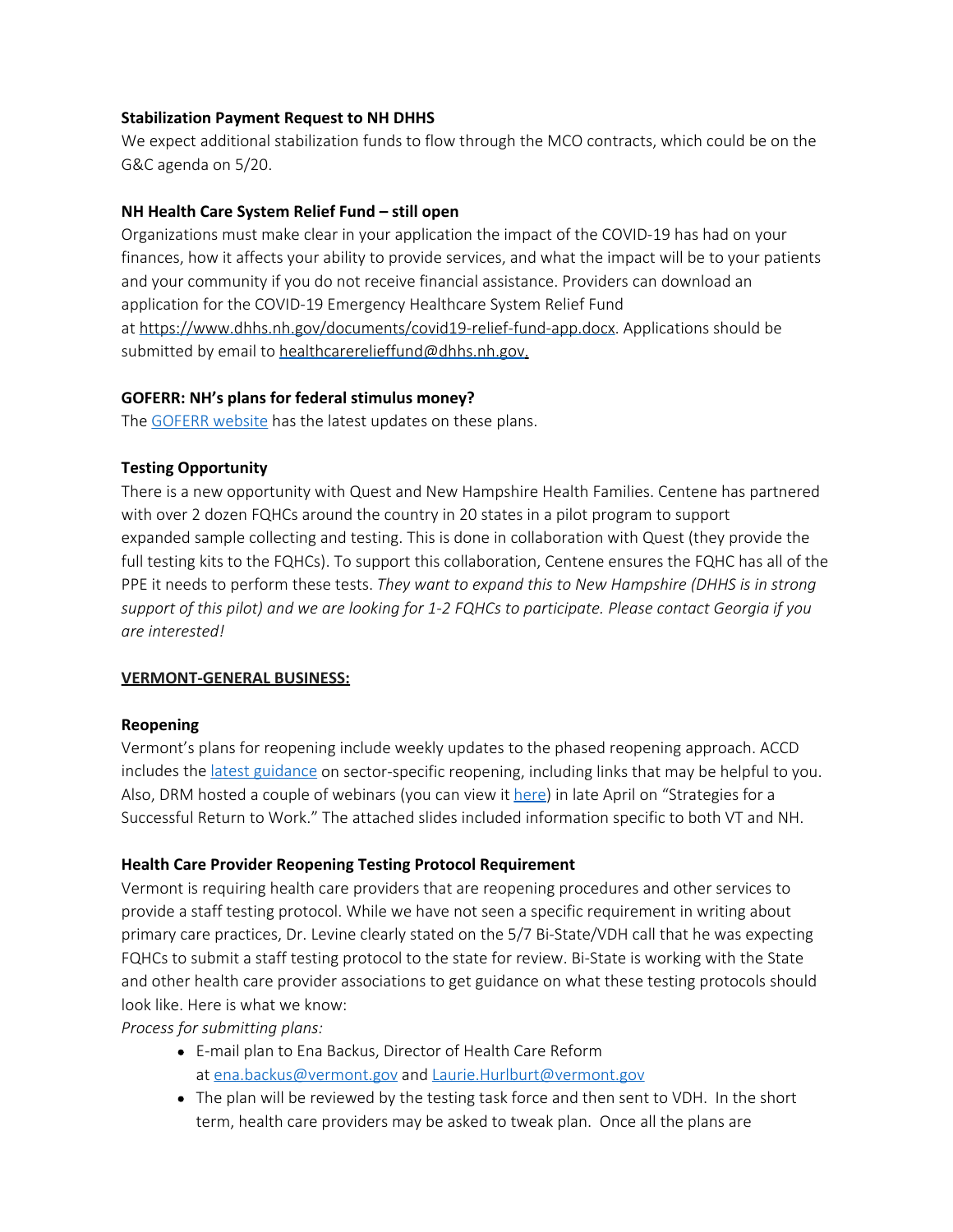submitted, the testing task force and VDH may develop best practices to share.

*VDH has released guidance on staff testing protocol guidelines for hospitals and ambulatory surgery centers:*

- Testing all health care workers who encounter patients (including, nurses, physicians, emergency medical personnel, medical and nursing students, laboratory technicians, pharmacists, administrative staff, or any other employee who may come into contact with a patient) within a reasonable time period;
- Ongoing periodic monthly testing of all health care workers who encounter patients;
- Testing symptomatic health care workers and managing any follow up required including participation in contact tracing activity as relevant. Contact tracing will continue to be conducted by the Department of Health; and
- Participating in contact tracing for employees who come in contact with patients who are COVID+.

*Bi-State is happy to work with your on your protocol development and would appreciate you cc'ing our team when you submit your plan to the State.*

### **Testing expansions**

VDH is expanding testing throughout the state to include asymptomatic individuals. They are currently doing this through pop-up sites, but would like to transition this to health care providers in the coming weeks. If you are interested in expanding your testing (or starting up!), please let Helen or Georgia know.

## **VT Essential Workers Grant Program**

At the end of April the VT Senate passed  $S.346$ , a \$60 million program to provide an extra \$600-\$1000 per month for workers providing essential services that may expose them to COVID-19. The program applies to all nursing home and home health employees and any other essential employees who earn less than \$25 per hour. The House has begun to review the bill. VAHHS has prepared a summary of the bill, [here](http://r20.rs6.net/tn.jsp?f=001JDHYm0FqCpvVeOkVUnEvkOKgEgXDfiyJjovzYHVUz7u1YJj9jCipnff6kaaLUsKuaEzGB4_dk9xJNkMA2-prI7l2ShWzHGVjbC20FziMptZnMBr9Vcv03KV0vHyJX9nc9NsCjtN9buNGw_5RIqUagLctdhtBkrOmKV6aLfkrjG589mOOq34F3TUEGlRdVdIDRt2kFduhxQkOPIzny_Y-RaivjguWUfOdFizZkr2lRo2PAjcJebYAb6SM6D-5i6pE3_HSNODQwX4=&c=FlAhYW8wxfN-ikn89G0BXswkIhCPeL8yZopwQCKuYDoLH-0lOJ721Q==&ch=gB3ll0V3xIYWmy_bqVgizaloul8YihgJoo5yG_Pc-Zk6Cy024yxl9w==).

## **DVHA Enrollment and Eligibility: Special Enrollment Period Extended through 6/15/2020**

Due to the COVID-19 Emergency, Vermont is facilitating initial and continuous health care enrollment by:

- Temporarily waiving financial verifications required for those seeking to enroll in health insurance;
- Extending Medicaid coverage periods (meaning DVHA is not processing the annual "reviews" that could result in loss of Medicaid) until after the emergency ends;
- Not ending Medicaid coverage during the Emergency period unless the customer requests it;
- Temporarily waiving Dr. Dynasaur premiums, beginning with the April bills for the premium due in May;
- Offering a Special Enrollment Period for those who do not currently have health insurance to enroll in a qualified health plan and receive premium and cost-sharing assistance, if eligible. (Eligible Vermonters can continue to apply for, and enroll in, Medicaid at any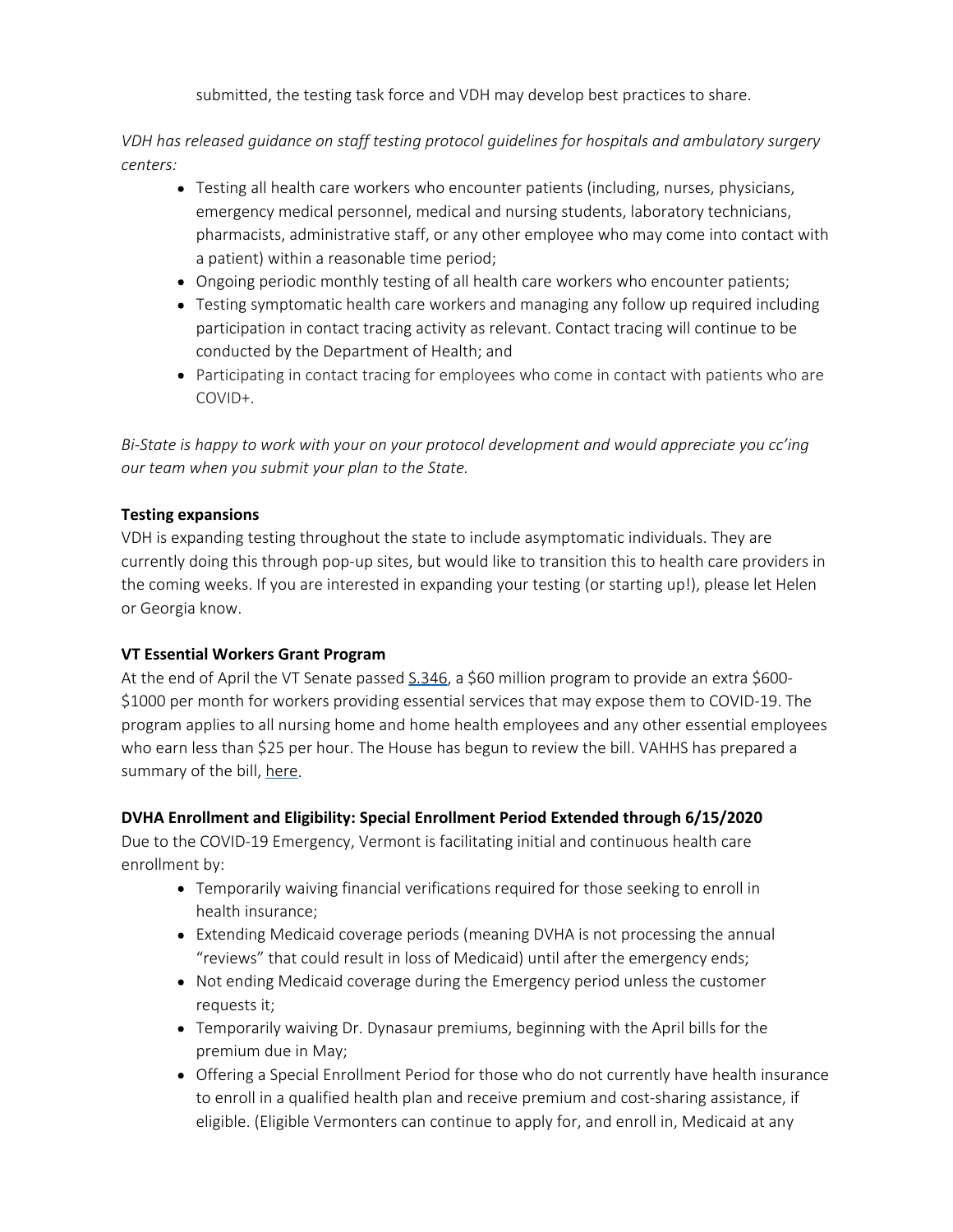time). This Special Enrollment Period is currently open through June 15, 2020.

## **VERMONT-FUNDING:**

**DVHA's COVID-19 Sustained Monthly Retainer Program – Opt-in for June by 5/19/2020 Deadline** Effective 4/27/2020, DVHA has implemented an optional, temporary payment model for VT Medicaid that combines FFS reimbursement with prospective monthly payments. The prospective payments are intended to reimburse eligible participating providers for the difference between their long-term average monthly Medicaid FFS revenues and the actual amount of Medicaid FFS claims payments issued to them for services they continue to provide. This program will remain in effect for the months of May and June of 2020, after which AHS will determine whether to extend it based on the status of the COVID-19 State of Emergency. Sustained Monthly Retainer Program payments are neither grants nor loans. They are prospective monthly payments which may be subject to recoupment of a maximum of 10% of the total amount paid to a provider through the Sustained Monthly Retainer Payment Program. This program is different from the Medicaid Retainer Program offered in early April (and since discontinued) and requires a separate opt-in. Details on the May/June program can be found [here](https://dvha.vermont.gov/sites/dvha/files/documents/News/COVID-19%20Sustained%20Monthly%20Retainer%20Payments%20FAQ%20DVHA%20FINAL.pdf). The next deadline for program enrollment is 5/19/2020. At our CEO call on 5/12/2020, DVHA's Medicaid Director of Payment Reform, Alicia Cooper, answered CEO questions about the program. Notes from this Q&A follow.

Q: Is it really only 10% at risk?

A: Yes, 10% of total monthly payments. If out-of-compliance with program terms, there might be a more comprehensive recoupment.

Q: Will it last beyond June?

A: We don't know yet, discussing with AHS, legislature, administration. We will make this determination during the month of June.

Q: Can it be retro? To when?

A: It is not retro.

Q: How is money labelled when it shows up?

A: Alicia needs to check with DVHA business office. One CFO notes that it is labeled clearly as "May Retainer".

Q: When is June opt-in deadline?

A: 5/19.

Q: If we got in for May, do we have to reapply for June?

A: Once you're in, you're in.

Q: When will we know if we have to pay back the at-risk portion?

A: You'll have at least 6 months after the end of the program (so no earlier than December, if program ends in June).

Q: Can organizations that participated in the first DVHA Retainer Program also participate in this second program?

A: Yes, but it is two separate processes.

Q: Can you convert the lump sum to the second program? Can the terms of the second program be applied to what was received in April?

A: We are thinking about the maximum level of recoupment the same way. We would be looking at it like a package. [Bi-State note: we are working on getting greater clarity on this question/answer].

Q: Is there a limit to the number of providers that can participate?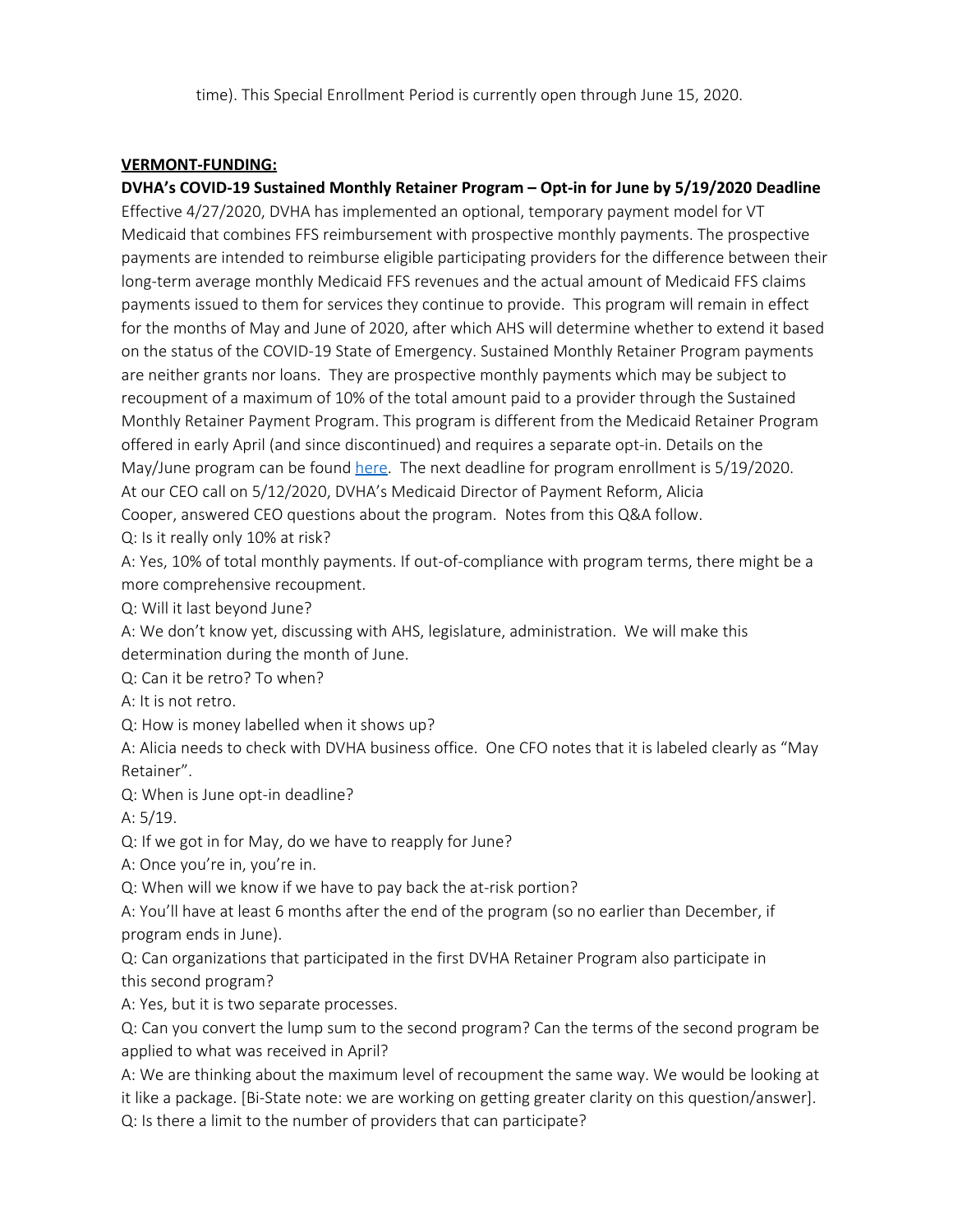A: There is a limit to the types of providers, detailed in the application.

Q: Is there a dollar limit to individual providers?

A: The calculations are based on a provider's pre-COVID-19 monthly average Medicaid payments.

Q: How does this work with the dental cost report settlement?

A: Alicia will research.

Q: If this is continued beyond June, will we have to reapply?

A: If continued, you will be rolled into it.

# **CFO Meeting Call Notes (5/8/2020)**

Georgia Maheras (abbreviated GJM) began the call by calling attention to a few key points:

- 1. All of the funding you are receiving requires lots of compliance. The funding streams have different terms and conditions. We recommend you talk with your auditors and other financial advisors.
- 2. It is hard to find the terms and conditions. Some of these notifications are being sent to random people within your organization.
- 3. Charitable fundraising is on the rise right now: many hospitals are doubling down on this, and this may be the right time for you to push for more charitable donations.

Mary Dowes (abbreviated MD) also provided a few key points:

- 1. We haven't gotten 100% confirmation that every funding stream will be audited, but this is highly likely. They will be audited by different people. Some may roll up into uniform guidance.
- 2. Remember that if COVID comes back in future, there might not be a federal funding appetite for more big grants.
- 3. Re: The Provider Relief Funds: They won't claw back the initial round of funding (this had been a worry at the end of April). There is potential take back at audit, if you don't have proper documentation. This is NEW: For documentation, you can use the Provider Relief funds to supplant lost revenues (this doesn't compete with PPP, 330) – so this is what Mary Dowes is recommending. You cannot recognize HHS as revenue now; you need to have documentation to support the use of the funds in order to recognize the funds.
- 4. If you got overpaid in the first round of funding of the \$50B general allocation, you would not have received a second round. Also, if CMS couldn't locate your cost report, you would not have received a second round. HHS requires you submit 990 info and attest before releasing your final allocation from this \$50B general allocation. We are now recommending you attest to any and all Provider Relief Fund attestations. We have tried to get timeline for when these later distributions will be made.
- 5. For the PPP program, there are some concerns that health centers with upcoming 330 project period end dates may struggle to fully utilize both PPP and 330 appropriately. The PPP is a limited funding source for a short period of time and it is capped at a \$100K annual salary. You may utilize the difference between the \$100K and \$197K to draw on your 330. You can also reallocate other employees to the 330. You can also delay the start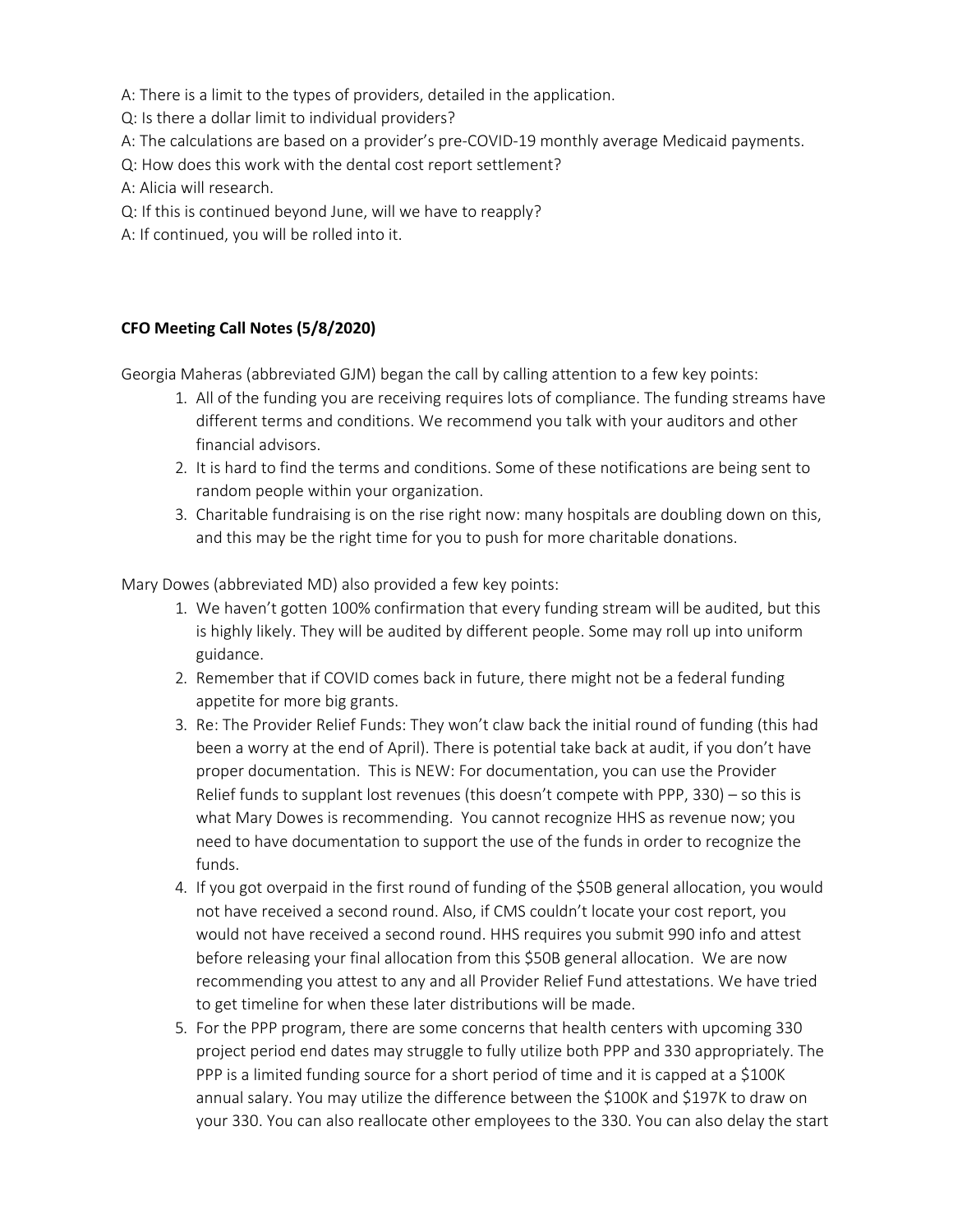# of your CARES H8D funding until your PPP ends (b/c CARES funding has 12 months).

# *Q&A*

Q: Do you have a calculation for determining lost revenue? MD: Utilize the average revenue of January and February, then figure out what March was compared to that average, and what April was compared to that average. GJM: For the DVHA Retainer Program (described above), VT does a comparison to 2019.

Q: Can we claim the difference between PPS and telehealth rate for those services? MD: Yes. It's important to have your systems documented.

Q: How do you factor in the VT Medicaid gap?

GJM: The DVHA money is short term; the other funds give you 12 months. You will have ample opportunity to demonstrate lost revenues for many months to come. MD: However, you can't doubledip.

Q: Can you count the difference between \$92 and PPS as lost revenue? MD: Yes, but if you are billing Medicare now, you are getting your PPS as an advance payment (this will be reconciled in July, however). Your grant money is to cover expenses. The HHS money can be used to cover lost revenues.

Q: Do we track loss of revenue by payer and use HHS for Medicare revenue? MD: The HHS money is not just to cover Medicare, it is to support all your revenue streams. That said, it is good practice to track lost revenue by payer.

Q: Can we use these funding streams to cover health insurance (if health insurance covers abortion).

MD: You cannot for H8C, H8D, HHS… for this purpose. PPP is a little murkier. This is an outstanding question on the process for PPP loan forgiveness. If you can avoid charging health insurance to PPP, that is probably best.

Q: Can you also count losses to 340B revenue? MD: That all calculates into your lost revenue.

Q: Earlier Bi-State recommended avoiding attestation of HHS payments.

GJM: This has changed – attest to everything you can. Before, HHS was slow to get information out, but that has changed. There are 30 day attestation deadlines. Please attest and take note of your obligations. [Update: HHS has modified these deadlines-link is above].

Q: If you need to pay retention or hazard pay to workforce, can you use federal funds? MD: Be cautious with terminology of "bonus." There is no reason you can't do hazard pay for employees. Just make sure your personnel policies support this. Anytime you change your practice (work from home, etc.) you want to make sure your policies get revised to support.

Q: The HHS terms say that recipients of \$150K need to submit quarterly reports. What do you know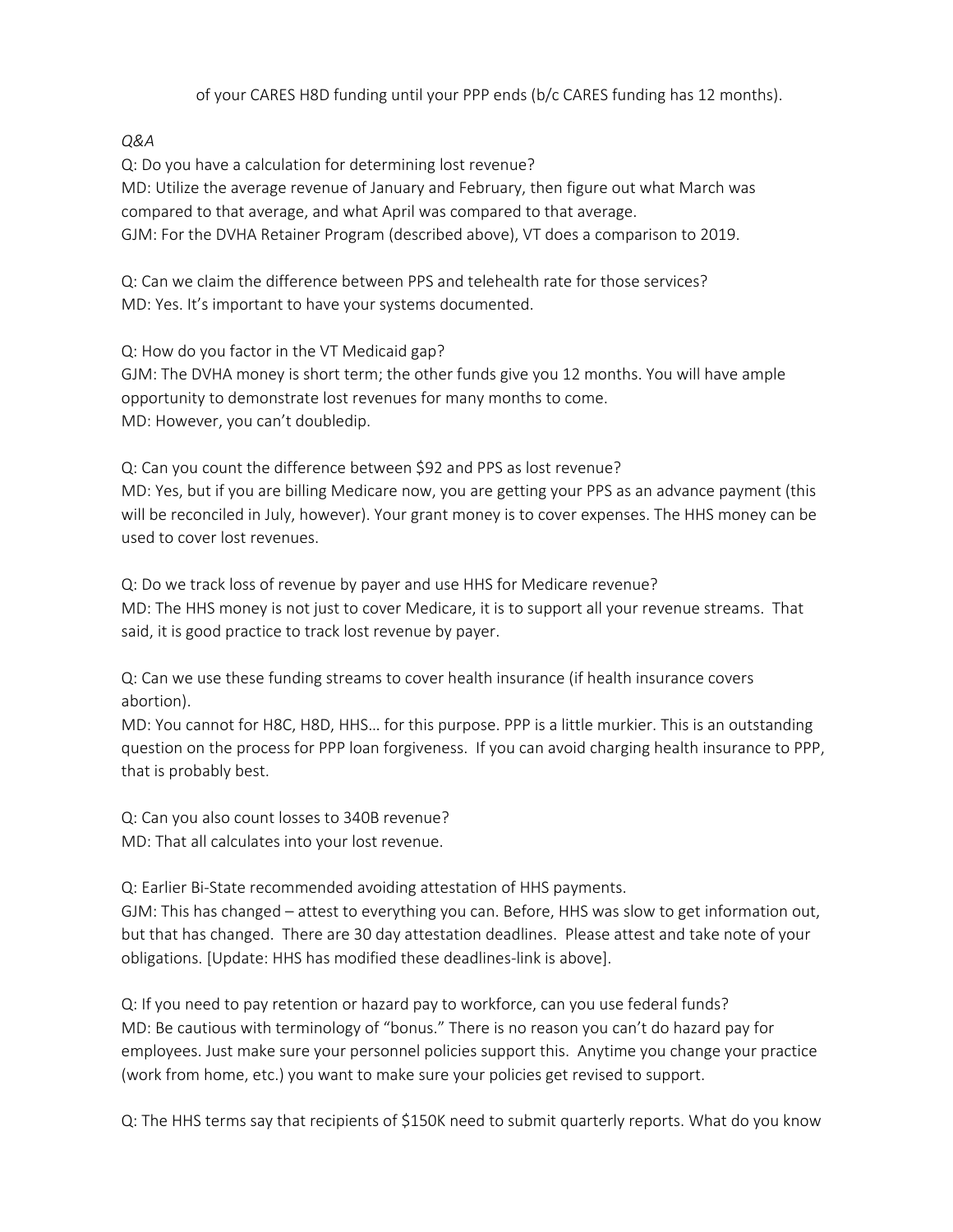## about that?

MD: We don't know much about this or what the reports look like. We are guessing the first submission date will be 7/10/2020.

Q: Can you track lost revenues based on your proposed budget for this year?

GJM: It would be prudent for everyone to work with their auditors to figure out this formula for tracking lost revenues. I am personally concerned with comparing to budget because budget in 2020 is a a projection, so you might get pushback.

MD: HRSA has explicitly said you can't base 330 on budget, so don't do this for other sources unless you can document the heck out of it.

# Q: Changes for cost report?

MD: The only change I'm aware of is telehealth and determining an appropriate allocation for the providers' time related to telehealth. This needs to be carved out and reported as a non-FQHC service.

GJM: We have heard that there is the significant time spent on telehealth, not just during the virtual visit. Should they count the prep time, the time with the patient, and the post time when they carve out time?

MD: That's a good question. I would lean more towards the direct time (maybe with some post time). Moving too much cost out of FQHC services to other services may impact future PPS calculations.

Q: Please confirm: even our current telehealth under this emergency is not considered a FQHC service for the cost report?

MD: Correct.

GJM: We are getting more telehealth resources out there for you. There is a telehealth [google](https://docs.google.com/document/d/15Y3RaKi13rOaT6rm_fbO3TSr7UIOnii-O9DHdLNn9j4/edit) doc. VT has 2x/week office hours; starting that up in NH too. [Update: and now 1:1s!]. MD: If you hire a consultant to help with any of this, it is an allowable cost.

Q: We will have to have telehealth be part of the mix for the next year. Will this negatively impact our PPS rate?

MD: It may not. Medicare uses cost report data to set trends. It will probably depend on how much cost shifts nationwide. This will depend on the future of telehealth. This is a CMS-driven thing (not a HRSA thing).

Helen Labun: CMS' 4/30 MLN ([here](https://www.cms.gov/files/document/se20016.pdf)) includes the following: "Cost Reporting: Costs for furnishing distant site telehealth services will not be used to determine the RHC AIR or the FQHC PPS rate but must be reported on the appropriate cost report form. RHCs must report both originating and distant site telehealth costs on Form CMS-222-17 on line 79 of the Worksheet A, in the section titled "Cost Other Than RHC Services." FQHCs must report both originating and distant site telehealth costs on Form CMS-224-14, the Federally Qualified Health Center Cost Report, on line 66 of the Worksheet A, in the section titled "Other FQHC Services"."

Q: So we should also be pushing to not have it carved out in our cost report? GJM: We are pushing to have the Medicare \$92 be raised to your PPS rate. We will also raise to NACHC this protection to ensure PPS isn't driven down inadvertently.